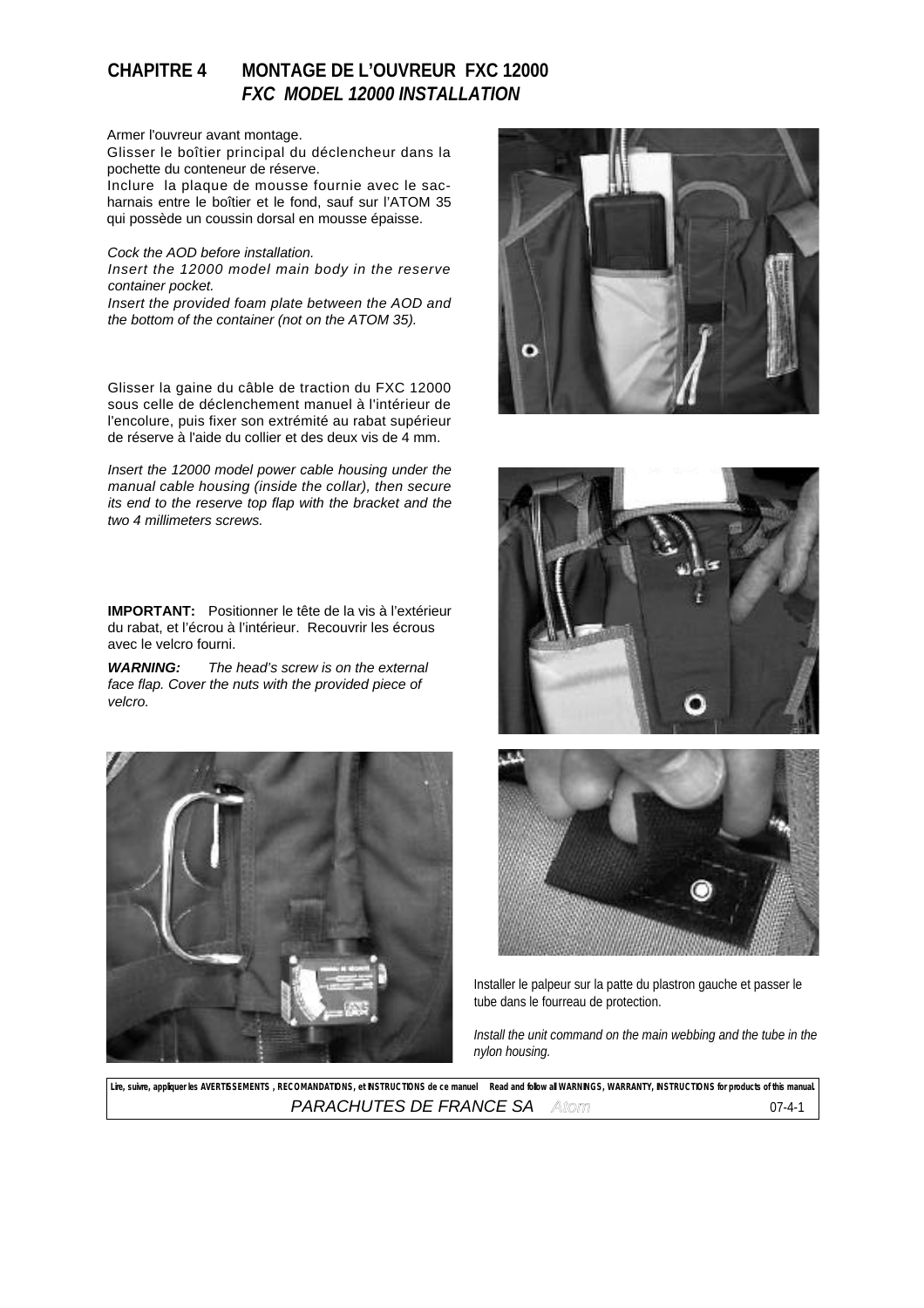## **ATTENTION: POUR LE MONTAGE DU FXC 12000 SUR L'ATOM AXIS se reporter page 07-2-14**

### *WARNING: For FXC model 12000 installation see page 07-2-14*



Positions du câble de traction de l'ouvreur FXC 12000 et des sangles du système LOR 2.

*Position of the FXC 1200 device pulling cable and LOR2 system lanyards.*

Embout FXC 12000 ATOM sans LOR *Atachment FXC 12000 ATOM without LOR* réf *pn* 90012757







Lire, suivre, appliquer les AVERTISSEMENTS, RECOMANDATIONS, et INSTRUCTIONS de ce manuel **Read and follow all WARNINGS, WARRANTY, INSTRUCTIONS for products of this manual. PARACHUTES DE FRANCE SA** Atom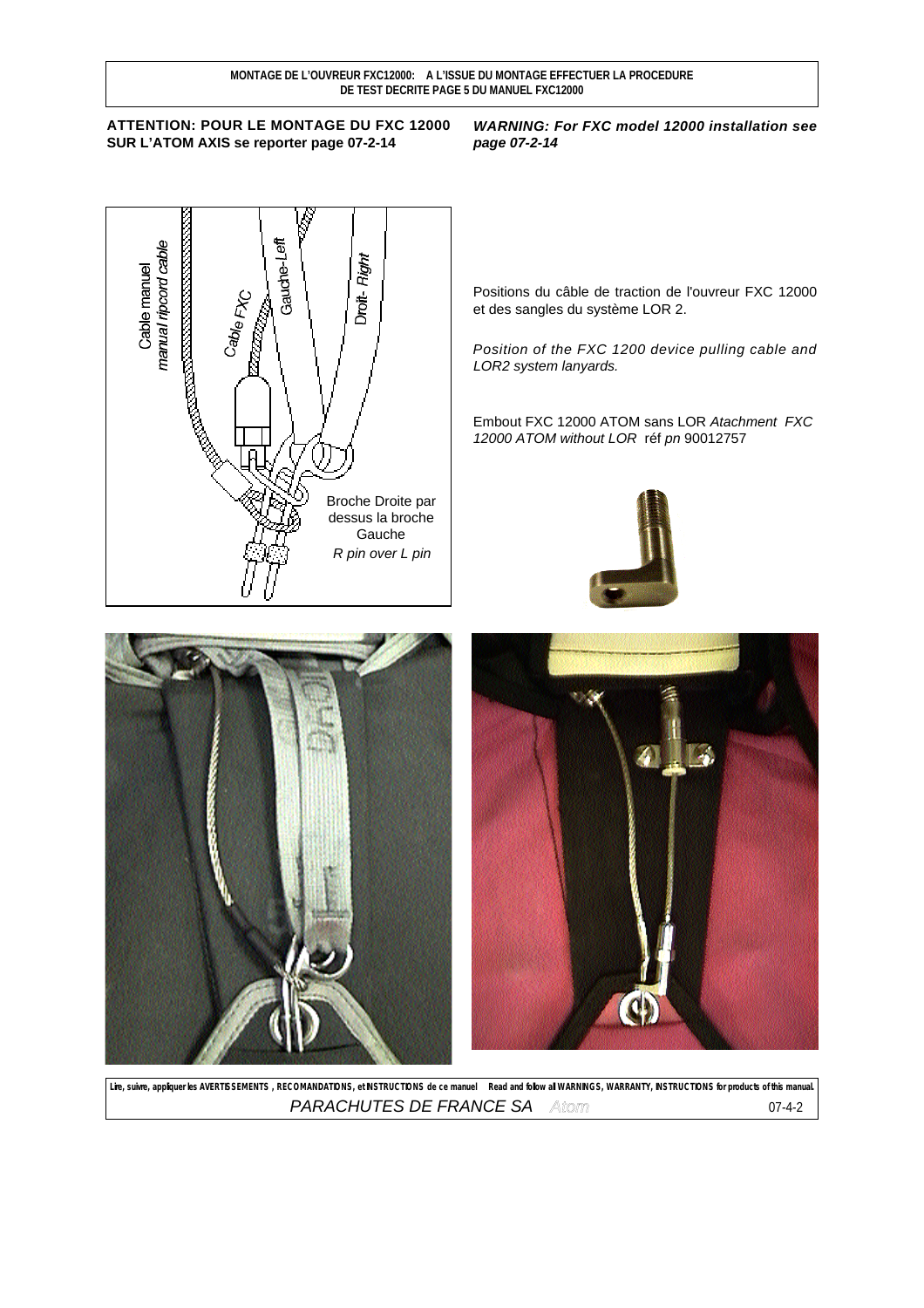## **Installation CYPRES intégrée:** *CYPRES integrated installation:*

## **Recommandations:**

- Lire attentivement le manuel CYPRES et le respecter scrupuleusement. En cas de doute consulter notre réseau commercial ou directement PARACHUTES DE FRANCE SA.

- Les différents composants doivent être manipulés avec soin, notamment lors des montages et démontages.

Les câbles ne doivent en aucun cas subir de traction, être pliés ou courbés en angle trop réduit.

Les vues 1 et 2 montrent le pré-équipement du sac-harnais ATOM prêt à recevoir le CYPRES.

#### *Recommendations:*

*-Read carefully the CYPRES manual and have scrupulous regard for it. In case of doubt contact a PARACHUTES de FRANCE authorized distributor or PdF directly.*

*Components must be carefully handled, especially during mounting and dismounting. Cables must not undergo any traction or folding, neither tight curving.*

*Wiews 1 and 2 show the pre-equipment of the ATOM harness*

Glisser le sectionneur dans l'ouverture supérieure de la pochette, puis le faire cheminer dans le tunnel sous le rabat n° 1.Passer le sectionneur dans le tunnel élastique, et amener le trou de ce dernier sur l'oeillet du rabat.

**Nota:** Le trou du sectionneur est volontairement centré sur le bord supérieur de l'oeillet.

*Insert the cutter through the upper aperture of the pocket, then route it into the tunnel under the flap N°1.*

*Insert the cutter through the elastic tunnel and place its hole above the grommet.*

*Nota: The hole of the cutter housing is purposely centered on the upper edge of the grommet.*

Glisser le boitier de contrôle dans le tunnel situé au fond du conteneur.

*Insert the control assembly through the tunnel located at the bottom of the container.*









**Lire, suivre, appliquer les AVERTISSEMENTS , RECOMANDATIONS, et INSTRUCTIONS de ce manuel** *Read and follow all WARNINGS, WARRANTY, INSTRUCTIONS for products of this manual.* **PARACHUTES DE FRANCE SA** Atom